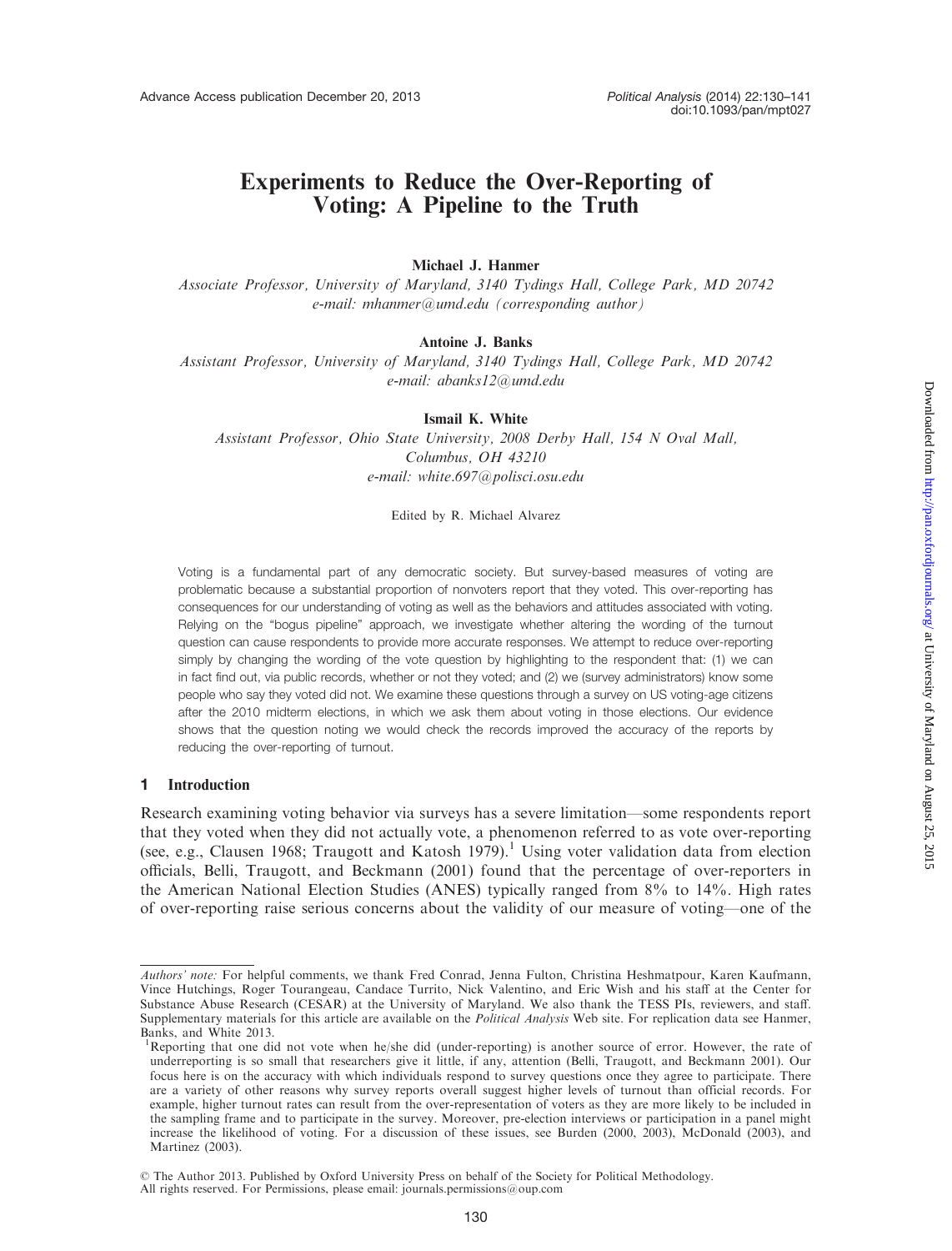#### A Pipeline to the Truth 131

most basic political behaviors. The purpose of our article is to offer new survey questions designed to reduce the over-reporting of voting.

Besides finding that vote over-reporting greatly distorts the accuracy of survey estimates of voter turnout, researchers have also found that vote over-reporting is not distributed randomly across the population (see, e.g., [Hill and Hurley 1984](#page-11-0); [Silver, Anderson, and Abramson 1986;](#page-11-0) [Belli et al. 2001;](#page-10-0) [Bernstein, Chadha, and Montjoy 2001;](#page-10-0) [Cassel 2003; Karp and Brockington 2005](#page-11-0); [Deufel and](#page-11-0) [Kedar 2010](#page-11-0); [Ansolabehere and Hersh 2012](#page-10-0)). The unequal distribution of over-reporting has led some researchers to contemplate the value of using survey measures of voter turnout to understand who votes and why (see, e.g., [Silver et al. 1986;](#page-11-0) [Bernstein et al. 2001\)](#page-10-0). Indeed, vote over-reporting can create biased estimates that challenge some of the standard theoretical expectations and empirical regularities in the literature on voting ([Silver et al. 1986](#page-11-0); [Bernstein et al. 2001](#page-10-0); [Cassel 2003;](#page-11-0) [Deufel and Kedar 2010;](#page-11-0) [Ansolabehere and Hirsch 2012](#page-10-0)).

Over-reporting on the vote question also causes problems for other related political variables because it operates as a filter question for subsequent behavioral and attitudinal measures. These include candidate choice (Wright  $1993$ )<sup>2</sup> and election administration questions, which have become more common since the controversial 2000 presidential election between George W. Bush and Al Gore (see, e.g., [Alvarez, Hall, and Llewellyn 2008\)](#page-10-0), and are usually administered only to people who reported that they voted. When actual nonvoters answer election administration questions, the consequences of vote over-reporting might extend to real-world policy debates over how to administer proper and fair elections.

Working from a new theoretical perspective that integrates the literature on voting and the reporting of sensitive behaviors, we propose a new set of measures designed to provide a more accurate assessment of who voted and who did not. Drawing from the "bogus pipeline" approach (see, e.g., [Jones and Sigall 1971](#page-11-0)), commonly used in public health and psychology, we investigate whether or not changes in the wording of the turnout question can cause respondents to provide more accurate responses. We discuss the pipeline approach in more detail later, but the key feature involves convincing respondents that the researchers can determine whether they are telling the truth.<sup>3</sup> Using a survey experiment on a nationally representative sample of voting-age citizens, we alter the vote question relating to voting in the 2010 midterm elections in two ways. In our treatment conditions, we either inform respondents that: (1) we (survey administrators) can in fact find out, via public records, whether or not they voted; or (2) we know some people who say they voted did not. We also supplemented the survey experiment with a voter validation study to evaluate the survey reports against official records. To the best of our knowledge, we are the first to apply the pipeline approach in political science and on a nationally representative sample. Additionally, we are among the first to perform a vote validation study on a nationally representative sample using electronic databases (see [Ansolabehere and Hersh 2012\)](#page-10-0). We find that informing respondents that we will check their answers against public records reduced over-reporting and improved the accuracy of the responses.

### 2 Theoretical Framework

#### 2.1 Over-Reporting in Political Science

Political scientists have long been concerned with the over-reporting of voting. Since the early 1960s, researchers have identified validity problems associated with measuring voter turnout via self-reports on surveys (e.g., [Clausen 1968](#page-11-0)). In response to these concerns, researchers experimented with the wording of the vote question.<sup>4</sup> Unfortunately, the earliest attempts to reduce over-

<sup>2</sup> For a discussion of bias in vote choice among those who reported voting, see [Carsey and Jackson \(2001\)](#page-11-0) and the citations therein.

<sup>&</sup>lt;sup>3</sup>The convention in the literature is to refer to the approach as the "bogus pipeline" since much of the work relies on bogus information meant to deceive respondents. Though we use this naming convention here, strictly speaking we use the "actual pipeline" approach since we do not use deception in our research design.

<sup>4</sup> Researchers have also used list experiments to obtain better estimates of sensitive behavior (see, e.g., [Corstange 2009](#page-11-0); [Holbrook and Krosnick 2010\)](#page-11-0). Unfortunately, due to the nature of the data generated from list experiments, the ability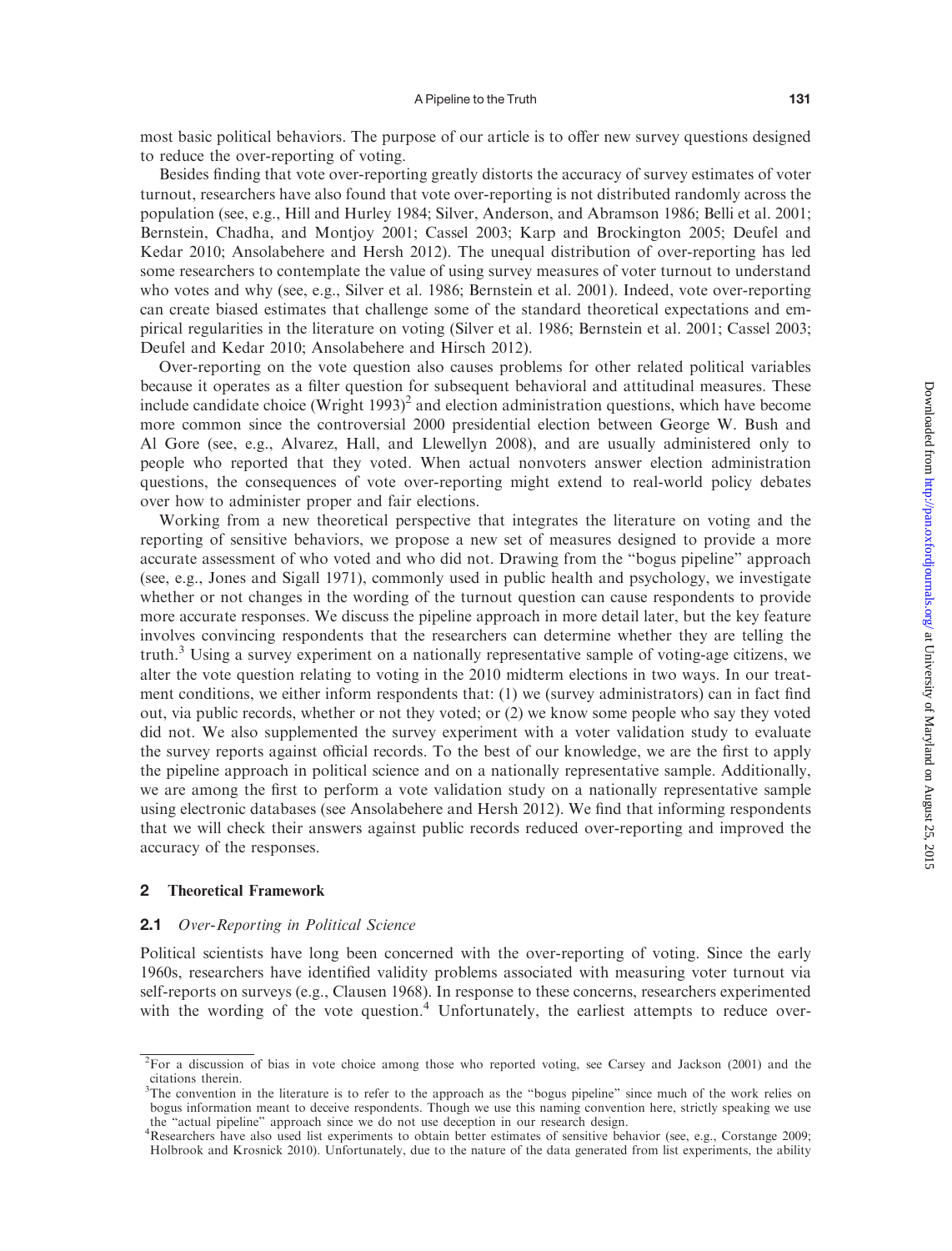reporting via changes in question wording failed (see [Presser 1990](#page-11-0); [Abelson, Loftus, and Greenwald](#page-10-0) [1992; Belli, Traugott, and Rosenstone 1994](#page-10-0)). One of the main struggles for researchers has been devising a turnout question that reduces the social desirability pressures that lead to over-reporting. That is, individuals recognize the importance of voting to citizenship and representative democracy, so when confronted with a turnout question in a survey context, they feel pressure to say they voted even when they did not. Researchers have also struggled to combat memory failures when respondents are asked about voting. By simultaneously addressing concerns with social desirability pressures and confusion due to memory failure, [Belli et al. \(1999\)](#page-10-0) were the first to reduce overreporting via changes in the wording of the turnout question. Two additional studies working along the same lines have also shown that changes in the question wording can reduce over-reporting. One of the successful manipulations used longer question stems to cue memory as well as answer choices that offered respondents more socially accepted ways to admit nonvoting [\(Belli, Moore,](#page-10-0) [and VanHoewyk 2006\)](#page-10-0), and another successful manipulation used just the answer choices that reduce social desirability pressure [\(Belli et al. 2006;](#page-10-0) [Duff et al. 2007](#page-11-0)). However, despite these improvements, citizens still over-report voting.

Before discussing how we might move closer to a more accurate vote measure, we offer a new perspective on the various mechanisms that lead to the over-reporting of voting. The pressure to over-report voting has generally been thought of as an external pressure, but we argue that the pressure might be internal as well. Our view derives from the belief that voting is best described as an expressive act. That is, voters obtain some benefit from being a voter [\(Schuessler 2000](#page-11-0)). Under this view, people with strong attachments to democracy and/or their political party take pride in being voters and generally think of themselves as voters, even when, from time to time, they do not vote. As [Schuessler \(2000\)](#page-11-0) argues, citizens view being a voter as an identity held in their own minds as well as an identity they wish to convey to others.

Early studies of vote over-reporting approached the problem as one driven by external pressure—the pressure of the respondent to signal to the interviewer that he/she conformed to the norm of voting (e.g., [Silver et al. 1986;](#page-11-0) [Bernstein et al. 2001\)](#page-10-0). For example, [Bernstein et al. \(2001\)](#page-10-0) argue that pressure to vote leads to feelings of guilt among those who did not vote; they contend that nonvoting respondents "are unwilling to confess to the interviewer... as they wish to avoid the shame they would feel were they to let others know of their failure" [\(Bernstein et al. 2001,](#page-10-0) 24–25). We agree but contend there is more to the story.

Since expressive motivations can function without being displayed publicly [\(Schuessler 2000\)](#page-11-0), we expect that over-reporting should not be limited to situations in which there is an interviewer. In fact, [Ansolabahere and Hersh \(2012\)](#page-10-0) found that over 50% of validated nonvoters in the 2008 Cooperative Congressional Election Study (CCES), which is a self-administered Internet survey, reported that they voted. Drawing on identity theory (see, e.g., [Stryker and Serpe 1994](#page-11-0)) and insights from survey methodology (see, e.g., [Schwarz 1996](#page-11-0)), [Brenner \(2011\)](#page-10-0) discusses how internal pressures might reduce over-reporting of church attendance. He argues that respondents seeking to preserve their self-conception might interpret a question about a specific behavior to be about a broader identity, such as being someone who values religious attendance. We think this type of pressure also applies to voting. In addition to interpreting the turnout question as one about behavior in the election in question, respondents may view the question as being a broader one about whether they think of themselves as voters.<sup>5</sup> As a result, respondents may want to think of themselves as civically virtuous people who value participating in democracy's most fundamental act. Given that most nonvoters in a given election actually voted in other recent elections ([Berinsky 2005](#page-10-0)), we believe this phenomenon is quite prevalent.

We also contend that the logic of expressive voting suggests another mechanism. The act of voting is the primary means by which individuals obtain expressive benefits. For those who think of themselves as voters, failing to vote in an election prevents them from fully attaching

to draw inferences about who engaged in the behavior of interest, and thus the ability to answer a variety of related research questions, is severely limited [\(Corstange 2009](#page-11-0)).

 ${}^{5}$ [Bernstein et al. \(2001\)](#page-10-0) also contemplate the possibility that respondents rationalize and interpret the turnout question as being a question about preferences among the candidates.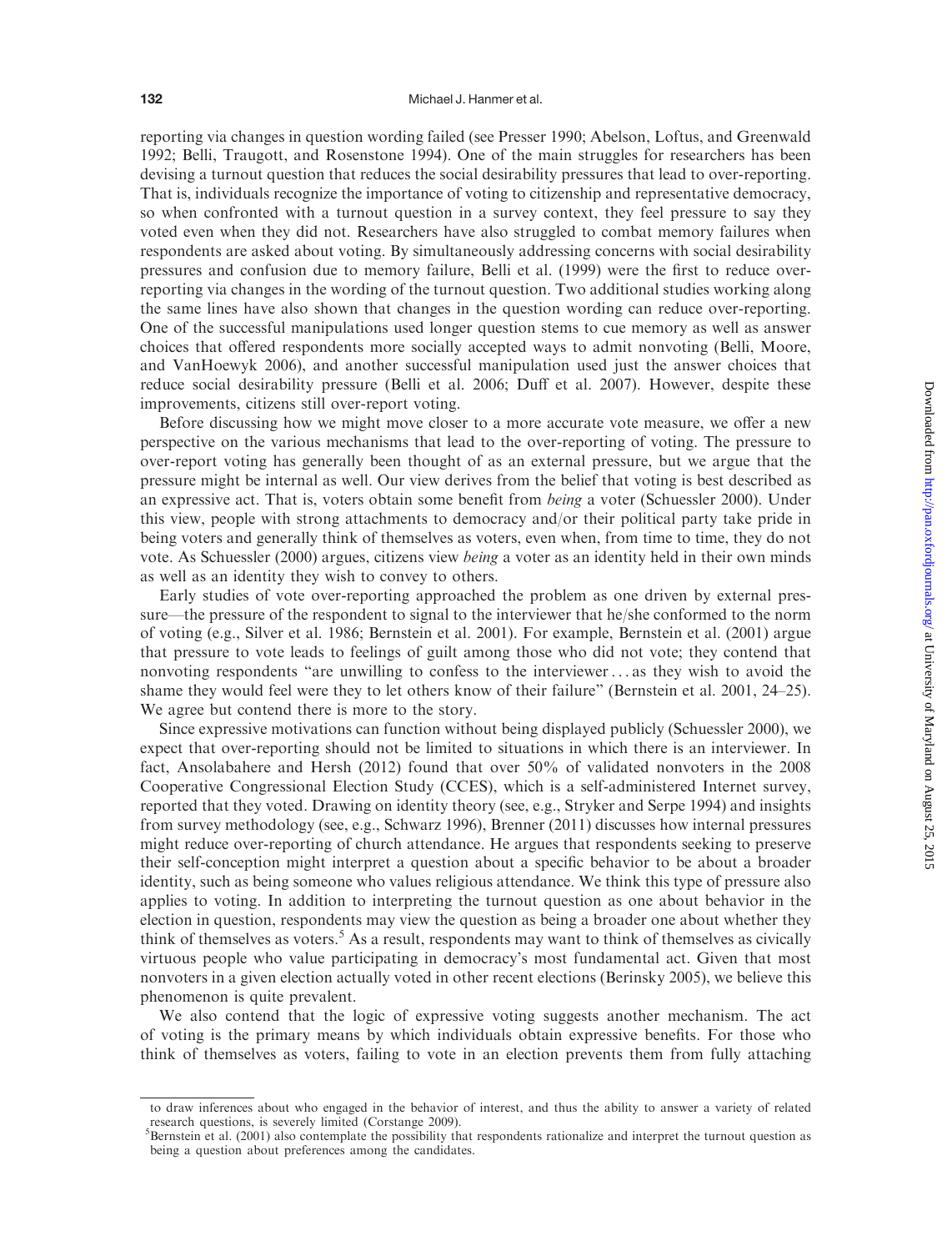#### A Pipeline to the Truth 133

themselves to the outcome. For these individuals, participating in the survey gives them an opportunity to claim some of that attachment; that is, by falsely saying that they voted they can express their identity as voters, or as voters for a particular candidate or party. This sort of expression need not be done in the presence of an interviewer. With the rise of Internet panels consisting of individuals who opt into particular surveys, we believe this behavior might become increasingly common. In sum, we contend that the pressure to over-report voting consists of both internal and external pressure. We now turn our attention to an approach that combats this pressure.

# **2.2** The Pipeline Approach

Researchers in the fields of public health, psychology, and sociology have for decades dealt with similar issues when studying individual responses to sensitive questions, such as those that have to do with sexual attitudes and behavior and drug use. These researchers have established a set of techniques designed to reduce the influence of social desirability pressures in the context of interviews and surveys dealing with sensitive topics.

Of particular relevance is the "bogus pipeline" approach (see [Clark and Tifft 1966](#page-11-0); [Jones and](#page-11-0) [Sigall 1971](#page-11-0); [Wish et al. 2000](#page-11-0); [Tourangeau and Yan 2007\)](#page-11-0). Jones and Sigall ([1971,](#page-11-0) 349) begin their seminal article on the bogus pipeline by describing researchers who rely on self-reports as having "fantasies about discovering a direct pipeline to the soul (or some nearby location)" to overcome concerns about the accuracy of self-reported attitudes and behavior. In studies of sensitive behaviors, such as drug use or smoking, when respondents could be convinced that the researcher would learn the truth about their behavior, such as through a lie detector or a breath sample, respondents were more likely to tell the truth ([Tourangeau and Yan 2007\)](#page-11-0). That is, this line of research demonstrated that respondents prefer to come clean on questions subject to social desirability pressures rather than being perceived as, or thinking of themselves as, both a liar and one who engages in a socially undesirable behavior (i.e., a smoker, drug user, etc.). In other words, the pressure to be one who conforms to the social norm at issue in a question on sensitive behavior is replaced with the more powerful pressure to not be a liar. Researchers have found success with this approach both when they cannot actually determine the truth but deceive the respondents into thinking they can determine the truth, hence the "bogus" label, and when they can actually determine the truth, known as the "actual pipeline" approach.<sup>6</sup>

The pipeline approach is ideally suited to dealing with the vote over-reporting problem in surveys. If researchers can convince respondents that they can actually verify whether the respondent voted, this should reduce both the internal and external pressure respondents feel to over-report voting. Since survey responses regarding voting can be checked against official records, researchers can employ the "actual pipeline" approach to reduce the pressures to over-report by informing respondents that the researcher can and will examine official vote records to verify whether or not they voted. This approach should effectively reduce over-reporting because it offers the nonvoting respondent a choice to be seen and to think of themselves in one of two ways, as either a nonvoter or a nonvoter and a liar. Given that in nearly all situations being a liar represents a greater norm violation than being a nonvoter, we expect this approach will encourage respondents to tell the truth about whether or not they voted. In other words, the pressure to avoid being discovered as a liar, and/or thinking of oneself as a liar, helps overcome the pressure (external and internal) to identify as a voter.

The pipeline approach should work even in cases where memory failure, rather than pressure (internal or external), is at work (see [Tourangeau, Smith, and Rasinski 1997\)](#page-11-0). That is, for those who do not recall if they voted in a particular election and might genuinely be confused with behavior in other elections, being told that the official records will be checked might motivate respondents to perform a more thorough search of their memory so that they can avoid feeling like they might have lied.

<sup>&</sup>lt;sup>6</sup>Importantly, the pipeline treatment does not increase nonresponse bias ([Tourangeau and Yan 2007](#page-11-0)).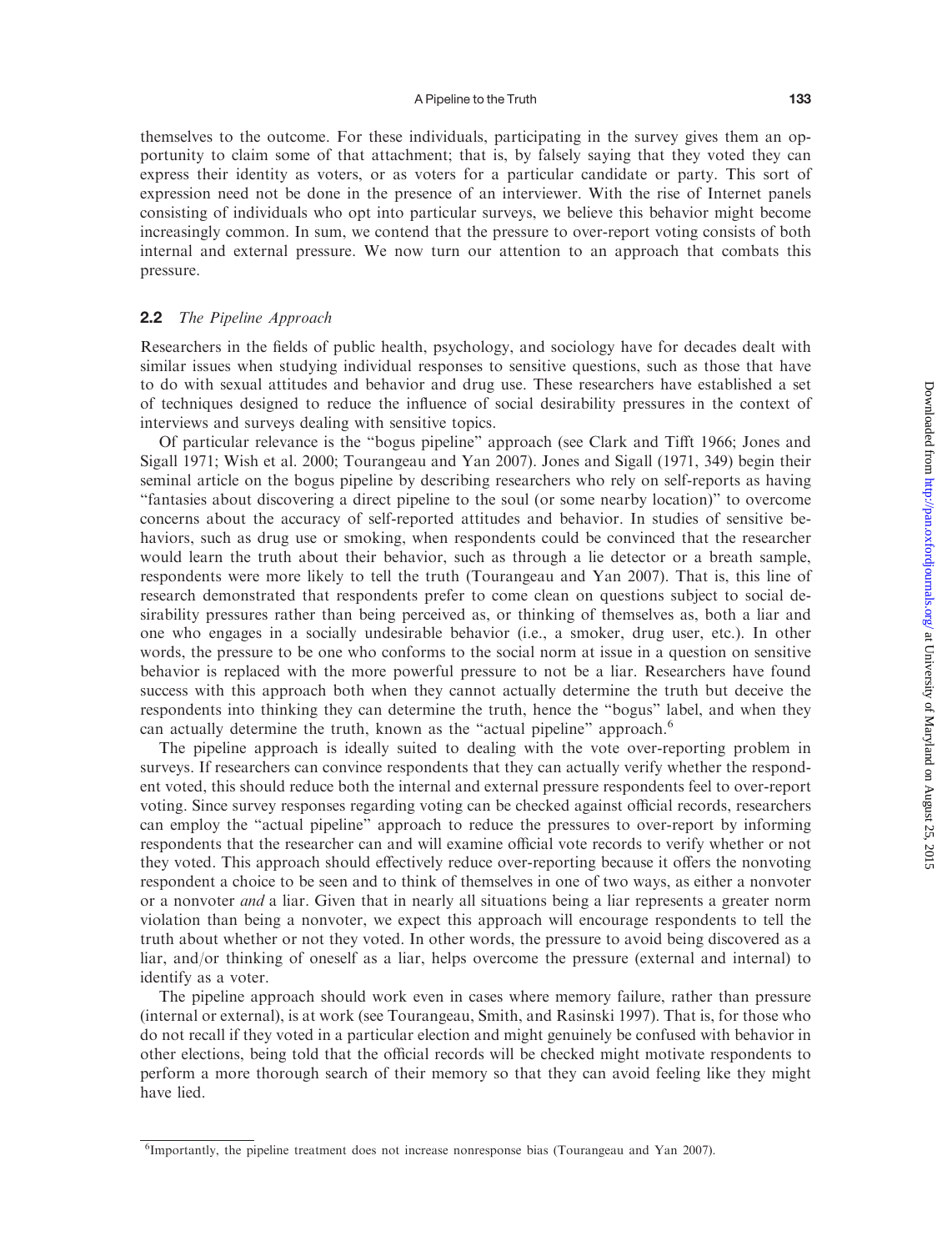# 2.3 Hypotheses

Given this, we offer a set of more specific expectations for how we believe the pipeline approach applies to measuring voter turnout and ultimately reducing vote over-reporting. We hypothesize that presenting individuals with the possibility of being discovered to be a liar (external pressure) and thinking of themselves as a liar (internal pressure) should reduce nonvoters' likelihood of over-reporting. Here we offer two alternatives to the traditional turnout question (ANES), each designed to reduce vote over-reporting. The first is a direct application of the actual pipeline approach, and the second is a subtle turnout measure that might induce internal and external pressure to accurately report voting.

Using the actual pipeline approach, we examine the effectiveness of telling respondents that we will have access to the truth about whether they turned out. That is, by informing respondents in the context of the turnout question that we will examine official vote records (which we do) to determine whether they voted, we believe that we can induce respondents to provide more accurate responses. Because of the external pressure resulting from concern with being perceived by the researchers as a liar, we believe many potential over-reporters will find it prudent to accurately report their turnout. In an Internet survey, the external pressure to represent oneself as a voter is lower than in a phone or face-to-face survey, as the researchers (or interviewers) are not in direct contact with the respondent; yet, over-reporting is still a sizable issue for surveys conducted via the Internet ([Ansolabehere and Hersh 2012](#page-10-0)). We believe this is driven by the internal pressure individuals feel to think of themselves as voters and thus via the survey express their identity as a voter, or a voter for a particular party, candidate, or issue. Thus, even when the researcher is more distant, being told the records will be checked forces respondents who did not vote to confront directly the possibility of thinking of themselves as liars. Put another way, the pipeline approach combats the internal pressure to think of oneself as a voter by inducing another form of pressure to avoid thinking of oneself as a liar and thus violating a norm they learned as a child (see [Saxe 1991\)](#page-11-0).

Not all survey researchers are able to validate the vote, and some might not want to deceive respondents by telling them they will check the records when they have no intention of actually checking them (i.e., the bogus pipeline approach). As a consequence, we offer a subtle means of encouraging respondents to report their turnout accurately. By informing respondents that "we know some people who say they voted did not," we seek to induce respondents to think more carefully about the truthfulness of their response.

This might create both external and internal pressure to combat the pressure to over-report. This subtle manipulation suggests to the respondent, without promising to validate their turnout, that there might be a way for researchers to find out whether or not they actually voted. Although less direct, to the extent that this creates external pressure it should heighten the respondents' concerns about the researchers discovering that they are actually lying about voting and ultimately reduce over-reporting. With regard to internal pressure, this language calls the issue of lying to the attention of respondents. That is, this subtle manipulation induces potential over-reporters to think more carefully about the implications of their responses to the turnout question for how they would like to see themselves: as either nonvoters or lying nonvoters.

Therefore, we test two hypotheses:

H1: Telling respondents that we will check their voting records should reduce vote over-reporting relative to the control group (standard ANES question) and thus increase accuracy. H2: Subtly getting respondents to think carefully about the truthfulness of their response should reduce vote overreporting relative to the control group (standard ANES question) and thus increase accuracy.

## 3 Experimental Design

Our experimental design randomly assigns subjects to one of three conditions: control condition (standard ANES vote question); actual pipeline condition (checking against public records); and subtle condition (some say they voted when they did not). Using the survey responses and validation results, we compare the pipeline condition and the subtle condition to the control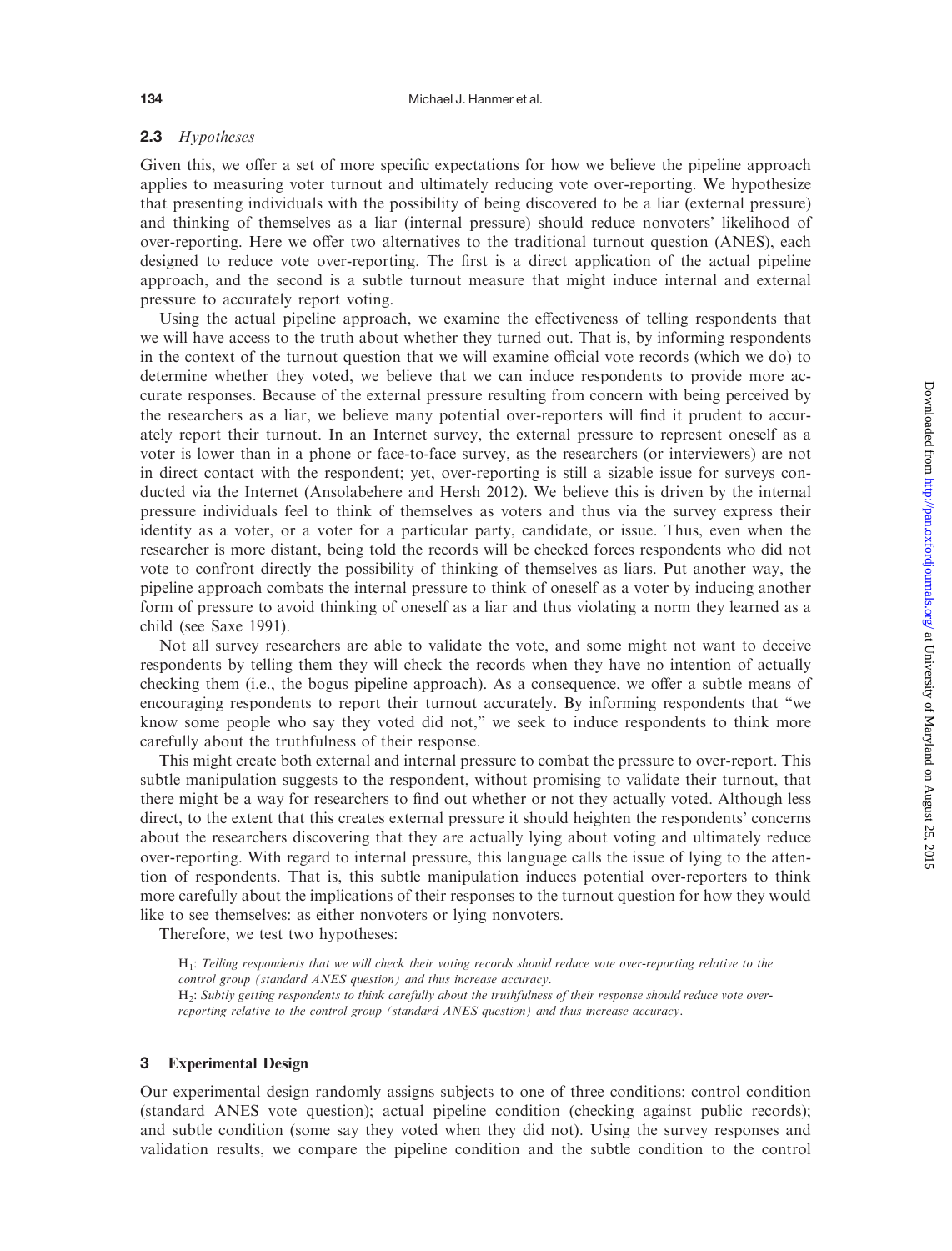condition to determine the extent to which our vote questions reduce over-reporting and thus improve accuracy relative to the traditional ANES vote question. We present the three different versions of the turnout question below.

#### ANES Turnout Question (Control Condition)

In talking to people about elections, we often find that a lot of people were not able to vote because they weren't registered, they were sick, or they just didn't have time. Which of the following statements best describes you?

#### Actual Pipeline Turnout Question (Treatment Condition 1)

In talking to people about elections, we often find that a lot of people were not able to vote because they weren't registered, they were sick, or they just didn't have time. By looking at public records kept by election officials, we can get an accurate report of who actually voted in November, and in previous elections. Of course, these public records do not say who you voted for. Part of our study will involve checking these records against the survey reports. Which of the following statements best describes you?

### Subtle Turnout Question (Treatment Condition 2)

In talking to people about elections, we often find that a lot of people were not able to vote because they weren't registered, they were sick, or they just didn't have time. We also sometimes find that people who say they voted actually did not vote. Which of the following statements best describes you?

We used the following answer choices from [Belli et al. \(1999\)](#page-10-0) for each of the questions: (1) I did not vote (in the election this November); (2) I thought about voting this time but didn't; (3) I usually vote but didn't this time; and (4) I am sure I voted.

The experiment was conducted on a representative sample of US citizens of voting age through Knowledge Networks (KN), an Internet survey company, from November 3, 2010, to November 18, 2010. Respondents from the KN panel are matched to the national population on gender, age, race, education, census region, and Internet access. The total sample size was 2517 US citizens age 18 years or older. There was good variation on age, gender, partisanship, and education. The random assignment of subjects to conditions was successful (see [supplementary appendix](http://pan.oxfordjournals.org/lookup/suppl/doi:10.1093/pan/mpt027/-/DC1) [Table 1](http://pan.oxfordjournals.org/lookup/suppl/doi:10.1093/pan/mpt027/-/DC1)). As a result, any differences in the poststimulus dependent measures can be attributed to the manipulation and not to other factors [\(Kinder and Palfrey 1993](#page-11-0)).

Catalist provided the vote validation data for the 2010 and 2008 elections in April 2012. Catalist is a private firm that provides voter registration and turnout data from information collected from the states. [Ansolabehere and Hersh \(2012\)](#page-10-0) provide an extensive review of Catalist's process and through a clever test demonstrate the high quality of Catalist's work.<sup>7</sup> Thus, we are confident that Catalist provides high-quality data. Moreover, Catalist did not have access to information on treatment assignment and simply performed the matching using standard background information collected by KN; because subjects are randomly assigned to conditions, any errors in the validation process would likely be randomly distributed across the three conditions.<sup>8</sup>

### 4 Results

We begin our analysis of over-reporting by examining validated nonvoters.<sup>9</sup> Since [Silver et al.'s](#page-11-0) [\(1986\)](#page-11-0) study, the use of validated nonvoters as the base for identifying over-reporting in turnout

<sup>7</sup> Catalist's database of over 265 million individuals covers all fifty states and the District of Columbia. Catalist cleans the data through a process that relies on additional information it regularly collects from marketing firms. Importantly, Catalist keeps the records of those who have been purged (i.e., removed from official registration records due to nonvoting, registration elsewhere, or death), accounts for duplicate listings, and seeks to identify movers via comparison to information from the US Post Office. To perform the validation, Catalist used the individual's background information from KN to match the information to their database. In addition to strong performance in [Ansolabehere and](#page-10-0) [Hersh's \(2012\)](#page-10-0) test, Catalist came in second place in the 2011 MITRE Multi-Cultural Name Matching Challenge, beating a number of leading firms, including IBM.

<sup>&</sup>lt;sup>8</sup>We note that a threat to the validity of our findings could surface if the pattern of responses to our questions were correlated with issues that arise in Catalist's data-cleaning process. However, given the balance across conditions on key individual characteristics (see [supplementary appendix Table 1\)](http://pan.oxfordjournals.org/lookup/suppl/doi:10.1093/pan/mpt027/-/DC1), we think this is highly unlikely.

We do not find any evidence that the pipeline treatment increased either survey nonresponse or item nonresponse. Both the number of respondents who dropped out of the survey and the number who refused to answer the voting question were small and comparable across all three conditions. With respect to dropouts, one individual in the control condition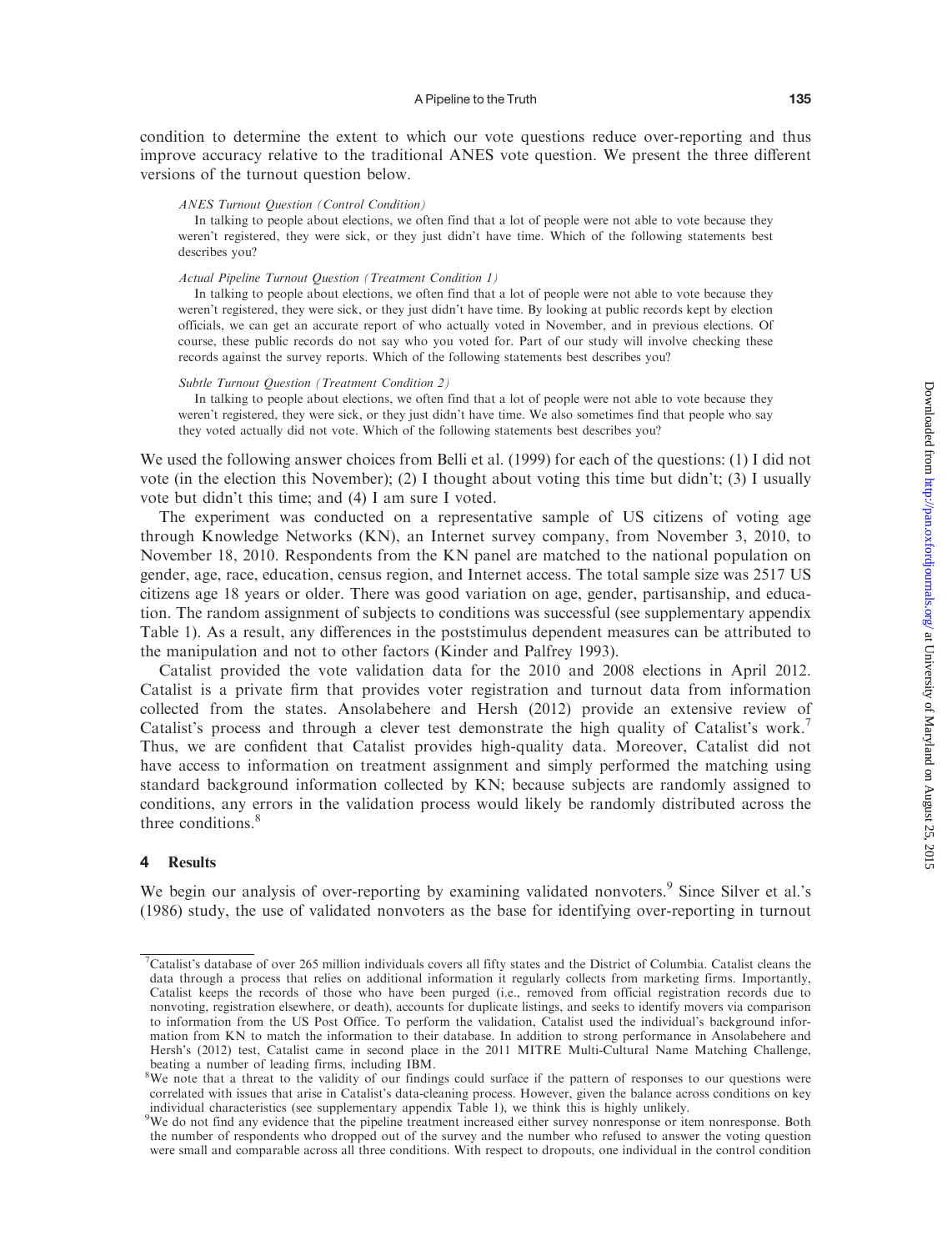studies has become fairly standard [\(Belli et al. 1994](#page-10-0); [Belli et al. 1999; Bernstein et al. 2001;](#page-10-0) [Karp and](#page-11-0) [Brockington 2005\)](#page-11-0). [Silver et al. \(1986\)](#page-11-0) were the first to recognize a simple but important fact because validated nonvoters are the only respondents who actually did not vote, they are thus the only group at risk of over-reporting. Moreover, using the percentage of actual nonvoters who reported voting as the base allows us to avoid problems with the marginal distribution of voters and nonvoters in the sample [\(Silver et al. 1986](#page-11-0)). That said, we also present results that use the full sample. $10$ 

[Figure 1a](#page-7-0) shows the percentage of over-reporters among validated nonvoters across our three conditions. The results are simply the proportion of cases in the respective category across conditions weighted using the standard KN weight. Both the pipeline condition and the subtle condition substantially reduced the rate of over-reporting. Whereas 24.8% of validated nonvoters over-reported in the control condition (ANES vote question), just over 20% did so in the subtle condition, and only 17.2% did so in the pipeline condition. We show the differences between each of the treatments and the control, along with 95% confidence intervals in [Fig. 1](#page-7-0)b. The 7.6-percentage-point decrease in the rate of over-reporting in the pipeline condition is statistically significant ( $p = 0.014$ , two-tailed) and substantively significant, representing a 31% decline in overreporting. The decrease in the rate of over-reporting is especially noteworthy given that few studies have reduced over-reporting via question wording changes. Though the difference between the control and the subtle condition is substantively meaningful (a 4.8-point decrease), it is not statistically significant at conventional levels  $(p = 0.123$ , two-tailed).

Importantly, our results for the pipeline condition hold even when we limit the analysis just to those who are actively registered to vote. Berent, Krosnick, and Lupia (2011) raise concerns with the quality of voter registration records, noting that much of the difficulty with voter validation involves locating individuals on the registration records. When we look just at those individuals that Catalist could identify as registered, we find a 7.6-percentage-point reduction ( $p = 0.076$ , twotailed) in over-reporting in the pipeline condition relative to the control. In other words, our results are not influenced by the assumption that the failure to locate an individual's registration record indicates that the individual did not vote. $11$ 

Moving now to the second portions of  $H_1$  and of  $H_2$ , [Fig. 2a](#page-8-0) shows the accuracy with which each of the turnout measures captured the respondents' actual turnout. Here, we use the full sample rather than just the set of validated nonvoters. For example, in the control condition, 85.5% of the respondents gave answers that matched up with what we found in the voting records. Contrasting this with the subtle condition where 87.1% of responses matched up with the voting records, we see that there is a 1.6-percentage-point increase in the accuracy of the responses in the subtle condition compared to those reported in the control condition [\(Fig. 2](#page-8-0)b). Although this 1.6-percentage-point increase in accuracy is suggestive of the fact that the subtle measure may be more accurate than the control, the difference is not statistically significant at conventional levels ( $p = 0.323$ , two-tailed). The pipeline condition, on the other hand, performs significantly better than the traditional ANES question, with accuracy increasing by 4.1 percentage points [\(Fig. 2](#page-8-0)b). In the pipeline condition, 89.6% of responses matched up with what we found in the voting records. The large substantive difference between the pipeline and control conditions is also statistically significant ( $p = 0.012$ , two-tailed).

Overall, the results above show strong support for  $H_1$  and suggestive support for  $H_2$ . We now turn to the percentage of over-reporters by condition among all respondents. [Figure 3](#page-9-0)a and [3](#page-9-0)b present these results. [Figure 3](#page-9-0)a shows that the subtle condition and the pipeline condition reduce

dropped out (0.12%), compared to three in the pipeline treatment (0.35%) and four in the subtle treatment (0.48%). With respect to item nonresponse, one respondent refused to answer the control question  $(0.12\%)$ , one refused on the actual pipeline question  $(0.12\%)$ , and 0 refused on the subtle question  $(0\%)$ .

<sup>&</sup>lt;sup>10</sup>See [Figures 2](#page-8-0)a, [2](#page-8-0)b, [3](#page-9-0)a, and [3b](#page-9-0). Researchers sometimes present the results among self-reported voters as well (e.g., [Belli](#page-10-0) [et al. 2001\)](#page-10-0). For interested readers, we provide the results relating to self-reported voters in [supplementary](http://pan.oxfordjournals.org/lookup/suppl/doi:10.1093/pan/mpt027/-/DC1) appendix 2.

The substantive conclusions hold up with this group as the base.<br><sup>11</sup>In keeping with [Achen \(1982\),](#page-10-0) we view substantive significance as of greater importance than statistical significance. Here, our substantive results are nearly identical and the drop in precision is understandable given the smaller sample size.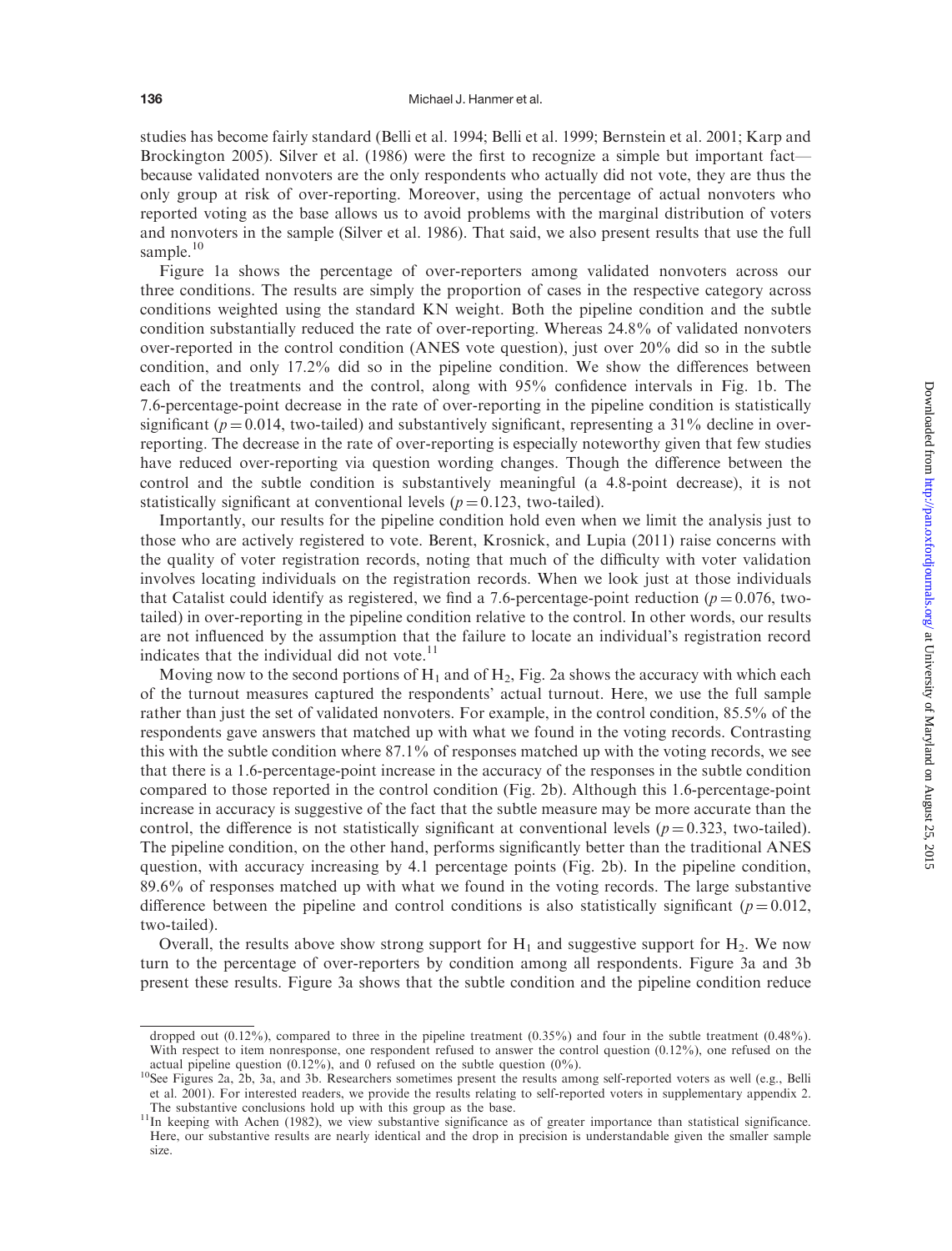<span id="page-7-0"></span>

Fig. 1 (a) Percentage of over-reporters among validated nonvoters in 2010 by experimental conditions.  $N = 1028$ . Control versus subtle: p-value (two-tailed) = 0.123; control versus pipeline: p-value (twotailed)  $= 0.014$ . (b) Effect of treatments on the rate of over-reporting among validated nonvoters in 2010 by experimental conditions (based on Fig. 1a), with 95% confidence intervals.

over-reporting relative to the control condition. That is, 8% of respondents over-reported in the pipeline condition, whereas 9.4% did so in the subtle condition and 11.8% did so in the control condition. [Figure 3b](#page-9-0) presents the comparisons to the control condition. The 3.8-percentage-point difference between the pipeline condition and the control condition is statistically significant at  $p = 0.008$  (two-tailed), whereas the 2.4-percentage-point difference between the subtle condition and the control is not statistically significant at conventional levels  $(p=0.104,$  two-tailed). Overall, the reduction in over-reporting in the at-risk group (i.e., validated nonvoters) was large enough to meaningfully reduce the rate of over-reporting across the entire sample, especially in the pipeline condition.

# 5 Conclusion

How might we reduce vote over-reporting? We offer a new approach that reduces the pressure individuals feel to say they voted when they actually did not. We argue that this pressure can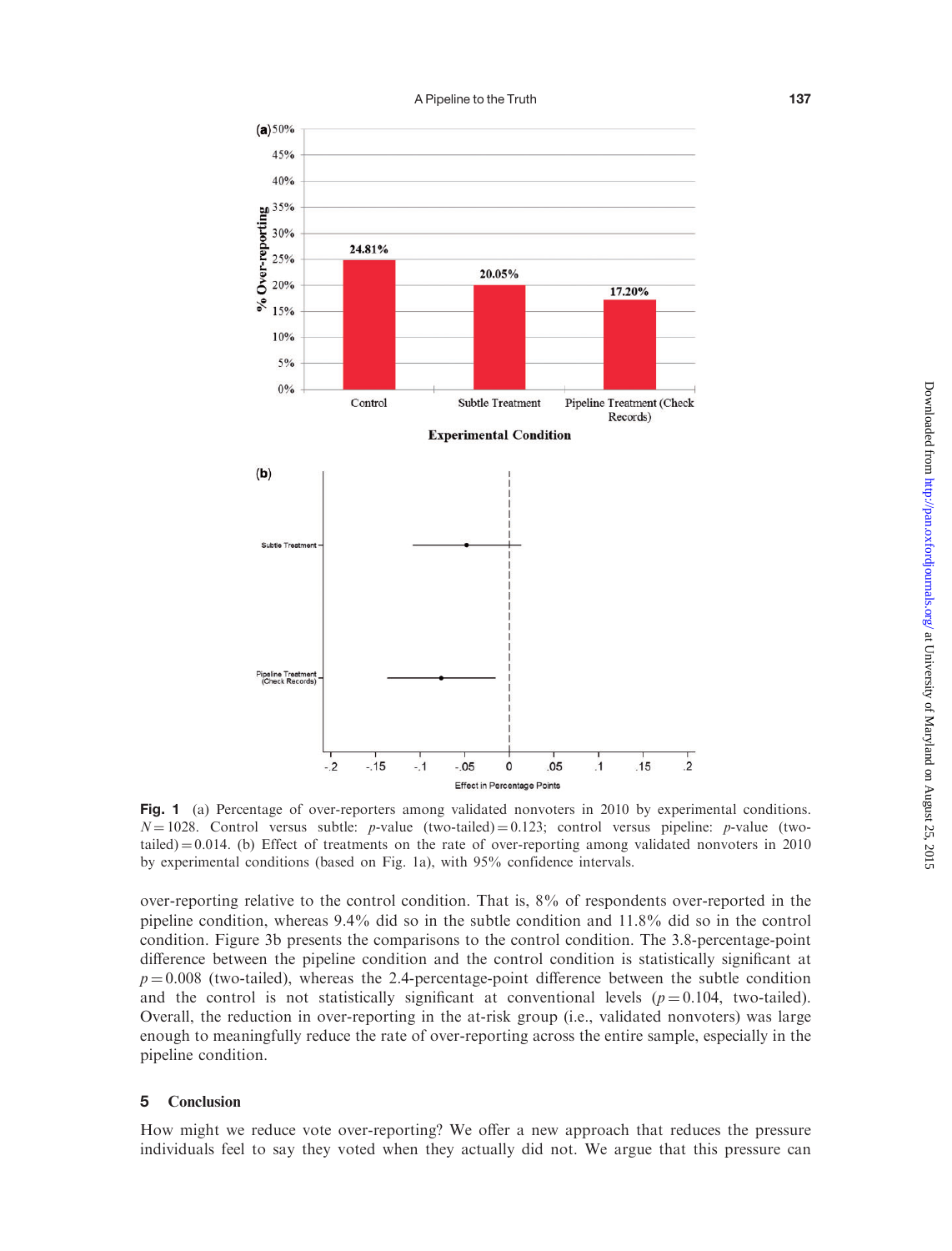<span id="page-8-0"></span>138 Michael J. Hanmer et al.



Fig. 2 (a) Overall accuracy in 2010 across the sample by experimental conditions.  $N = 2515$ . Control versus subtle: p-value (two-tailed) = 0.323; control versus pipeline: p-value (two-tailed) = 0.012. (b) Effect of treatments on the rate of accuracy across the sample in 2010 by experimental conditions (based on Fig. 2a), with 95% confidence intervals.

be external, representing oneself to others as a voter, and internal, thinking of oneself as a voter. To combat this pressure, we developed new vote questions that derive from the pipeline approach. Our study is the first application of the pipeline approach in political science and the first application via a representative survey of adult American citizens.

The findings show that informing respondents that we will check their answers against public records substantially reduces vote over-reporting in surveys. The results place our pipeline question among the small group of questions that have been successful in reducing over-reporting. Importantly, all of our respondents were given the "excuse" answer choices, which themselves have been shown to reduce over-reporting; thus, the reductions in over-reporting we found were beyond whatever effects derive from these answer choices. Although we certainly have not solved the over-reporting problem, using the pipeline approach provides researchers interested in voting behavior with the opportunity for more accurate estimates of turnout and consequently more accurate tests of their theoretical expectations. Our question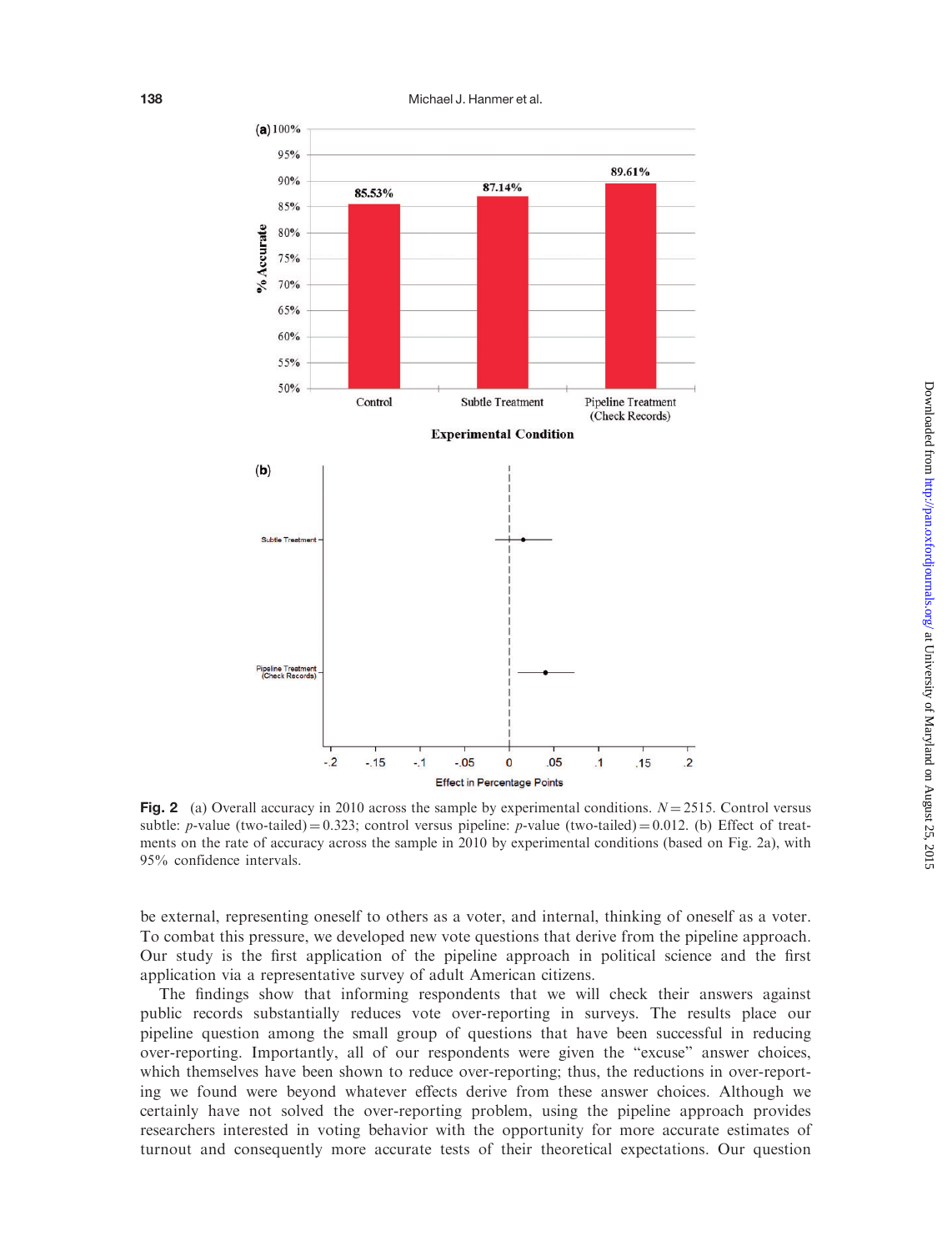<span id="page-9-0"></span>

Fig. 3 (a) Percentage of over-reporters in 2010 across the sample by experimental conditions.  $N = 2515$ . Control versus subtle: p-value (two-tailed) = 0.104; control versus pipeline: p-value (two-tailed) = 0.008. (b) Effect of treatments on the rate of over-reporting across the sample in 2010 by experimental conditions (based on Fig. 3a), with 95% confidence intervals.

wording can be used as is or as part of questions that build in other features thought to reduce over-reporting.

As a practical matter, these questions are easy to implement and need not significantly impact the cost of administering a survey. Although the vote validation suggested in the pipeline condition can be costly, one of the pipeline approach's strengths is that the researcher does not actually have to do the validation. However, for researchers concerned about deception, randomly sampling respondents to be validated is consistent with the language we use and will give each respondent an equal chance of having their vote validated and reduce financial costs.

As with any study, ours has limitations. One of the limitations is that we tested our new questions via just a single survey mode—a self-administered Internet questionnaire. Though political scientists are using this mode with increasing frequency, these questions should be tested using other modes as well. Our results along with previous research using the pipeline approach suggest that the pipeline treatment will be effective in those settings as well, given that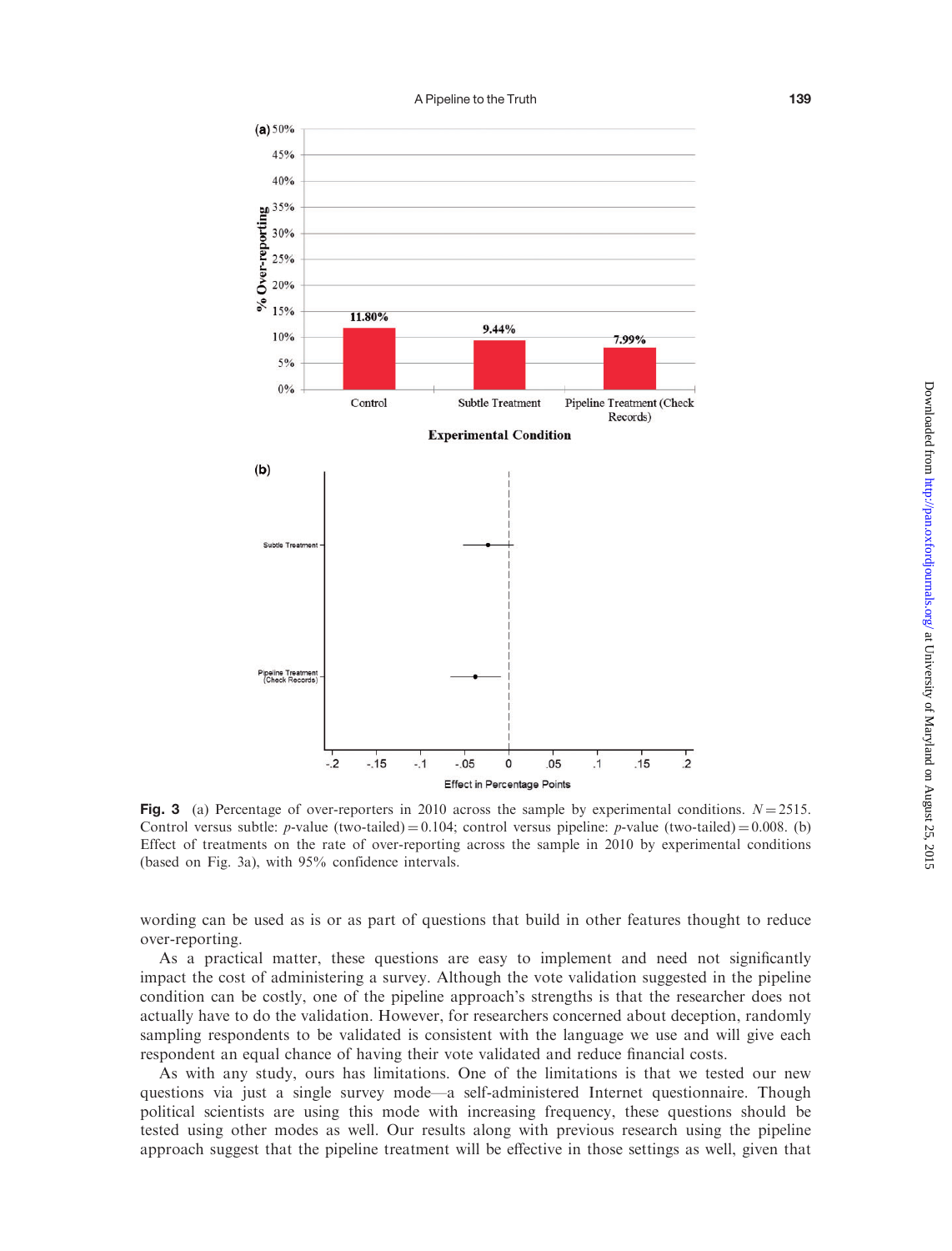<span id="page-10-0"></span>the external pressure to not be discovered as a liar will be greater in the presence of an interviewer. This suggests room for additional theorizing regarding the extent to which external and internal pressure work in different modes and how this might vary across different types of individuals. Given that we could not eliminate over-reporting, it is clear that not all are susceptible to the pipeline treatment. We think it is particularly important for work in this area to also develop questions that tap into citizens' attitudes about voting and the extent to which they identify as voters. Moreover, to provide more precise estimates, future research designs should block on key characteristics associated with over-reporting. Unfortunately, we did not have sufficient resources to examine how longer prompts designed to enhance memory along the lines of Belli et al. (1999) work in combination with the pipeline approach. It is also important to examine these questions in other elections.<sup>12</sup> This work is beyond the scope of this project, but we hope researchers investigate each of these issues.

As the financial cost of validation comes down with the sophistication of electronic databases, we encourage researchers to add validation efforts to their survey-based projects. We recognize that this is not always possible and that doing so can cause significant delays between the administration of the survey and the submission of the research for peer review, as the validation process depends on the availability of the voting records from official sources. Thus, we also encourage scholars to continue designing survey questions to reduce vote over-reporting.

### Funding

The survey was funded by Time Sharing Experiments for the Social Sciences (TESS). Banks and Hanmer also received research support from the Dean's Research Initiative in the College of Behavioral and Social Sciences and the Department of Government and Politics at the University of Maryland.

### References

Abelson, Robert P., Elizabeth F. Loftus, and Anthony G. Greenwald. 1992. Attempts to improve the accuracy of selfreports of voting. In Questions about questions, ed. Judith M. Tanur, 138–53. New York: Russell Sage Foundation.

Achen, Christopher H. 1982. Interpreting and using regression. Beverly Hills, CA: Sage Publications.

Alvarez, R. Michael, Thad E. Hall, and Morgan H. Llewellyn. 2008. Are Americans confident their ballots are counted? Journal of Politics 70:754–66.

- Ansolabehere, Stephen, and Eitan Hersh. 2012. Validation: What big data reveal about survey misreporting and the real electorate. Political Analysis 20:437–59.
- Belli, Robert F., Sean E. Moore, and John VanHoewyk. 2006. An experimental comparison of question forms used to reduce vote overreporting. Electoral Studies 25:751–59.
- Belli, Robert F., Santa Traugott, and Steven J. Rosenstone. 1994. Reducing over-reporting of voter turnout: An experiment using a source monitoring framework. NES Technical Reports Number 35 (see available technical reports at [http://www.umich.edu/](http://www.umich.edu/~nes/)~[nes/](http://www.umich.edu/~nes/)).
- Belli, Robert F., Michael W. Traugott, Margaret Young, and Katherine A. McGonagle. 1999. Reducing vote overreporting in surveys: Social desirability, memory failure, and source monitoring. Public Opinion Quarterly 63:90–108.
- Belli, Robert F., Michael W. Traugott, and Matthew N. Beckmann. 2001. What leads to voting overreports? Contrasts of overreporters to validated voters and admitted nonvoters in the American National Election Studies. Journal of Official Statistics 17(4):479–98.
- Berinsky, Adam J. 2005. The perverse consequences of electoral reform in the United States. American Politics Research 33:471–91.
- Bernstein, Robert, Anita Chadha, and Robert Montjoy. 2001. Overreporting voting: Why it happens and why it matters. Public Opinion Quarterly 65:22–44.
- Brenner, Philip S. 2011. Identity importance and the overreporting of religious attendance: Multiple imputation of religious attendance using the American Time Use Study and General Social Survey. Journal of the Scientific Study of Religion 50:103–15.

Burden, Barry C. 2000. Voter turnout and the National Elections Studies. Political Analysis 8:389–98.

-. 2003. Internal and external effects on the accuracy of NES turnout: Reply. Political Analysis 11:193-95.

 $12$ We did not incorporate the pipeline question into recall of voting in the more distant 2008 election (see [Weir 1975\)](#page-11-0). However, we found evidence that suggests telling respondents we will check their records when we ask about the current election can spillover into responses about earlier elections. For additional details, see [supplementary](http://pan.oxfordjournals.org/lookup/suppl/doi:10.1093/pan/mpt027/-/DC1) appendix 3.